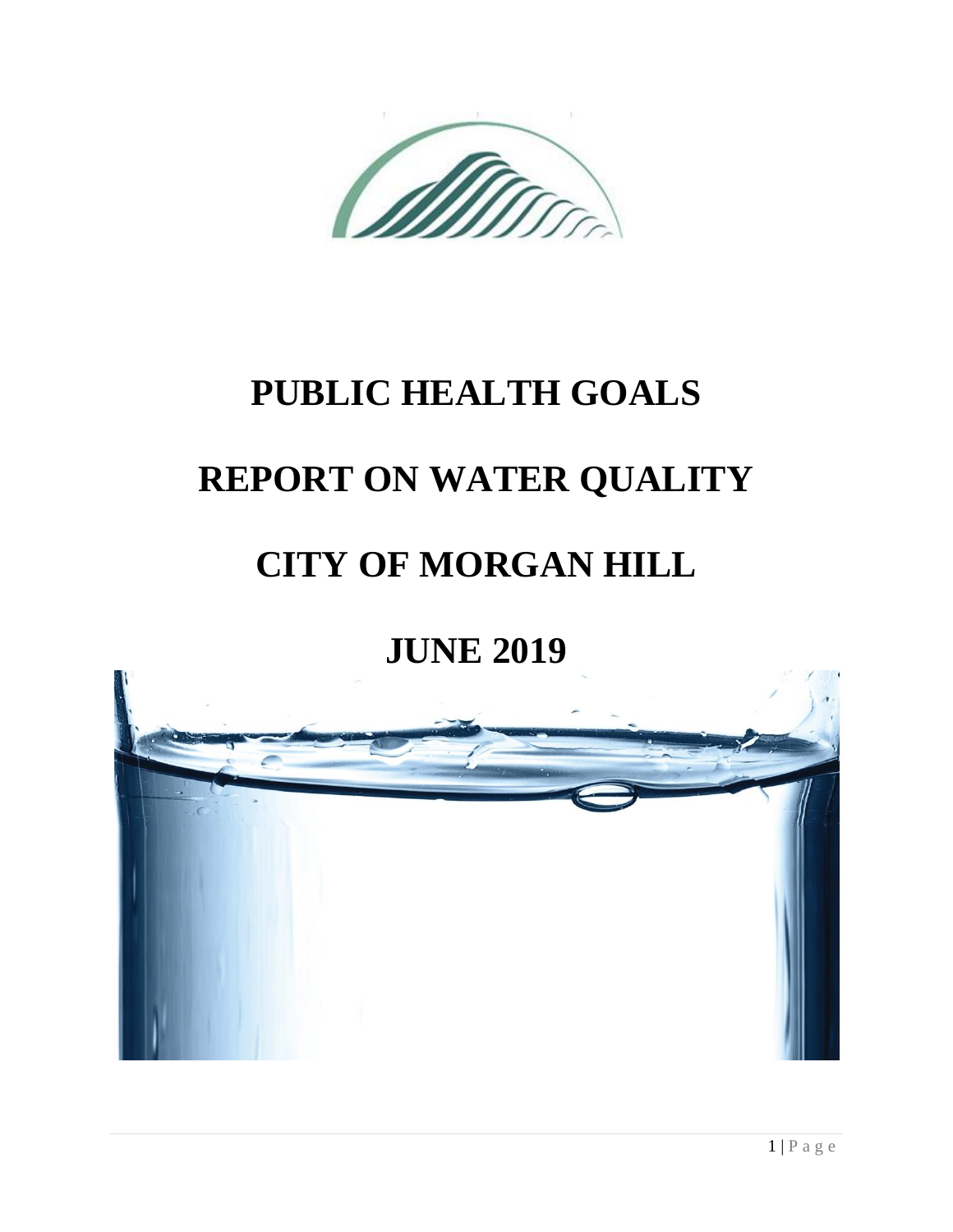# **CITY OF MORGAN HILL WATER SYSTEM** PUBLIC HEALTH GOALS REPORT ON **WATER QUALITY**

# **TABLE OF CONTENTS**

### **SECTION 1: BACKGROUND INFORMATION**

### **SECTION 2: CONTAMINANTS DETECTED THAT EXCEED PHGS OR MCLGS**

#### **SECTION 3: RECOMMENDATIONS**

| ATTACHMENT 1: EXCERPT FROM CALIFORNIA HEALTH & SAFETY CODE SECTION 116470  6 |  |
|------------------------------------------------------------------------------|--|
|                                                                              |  |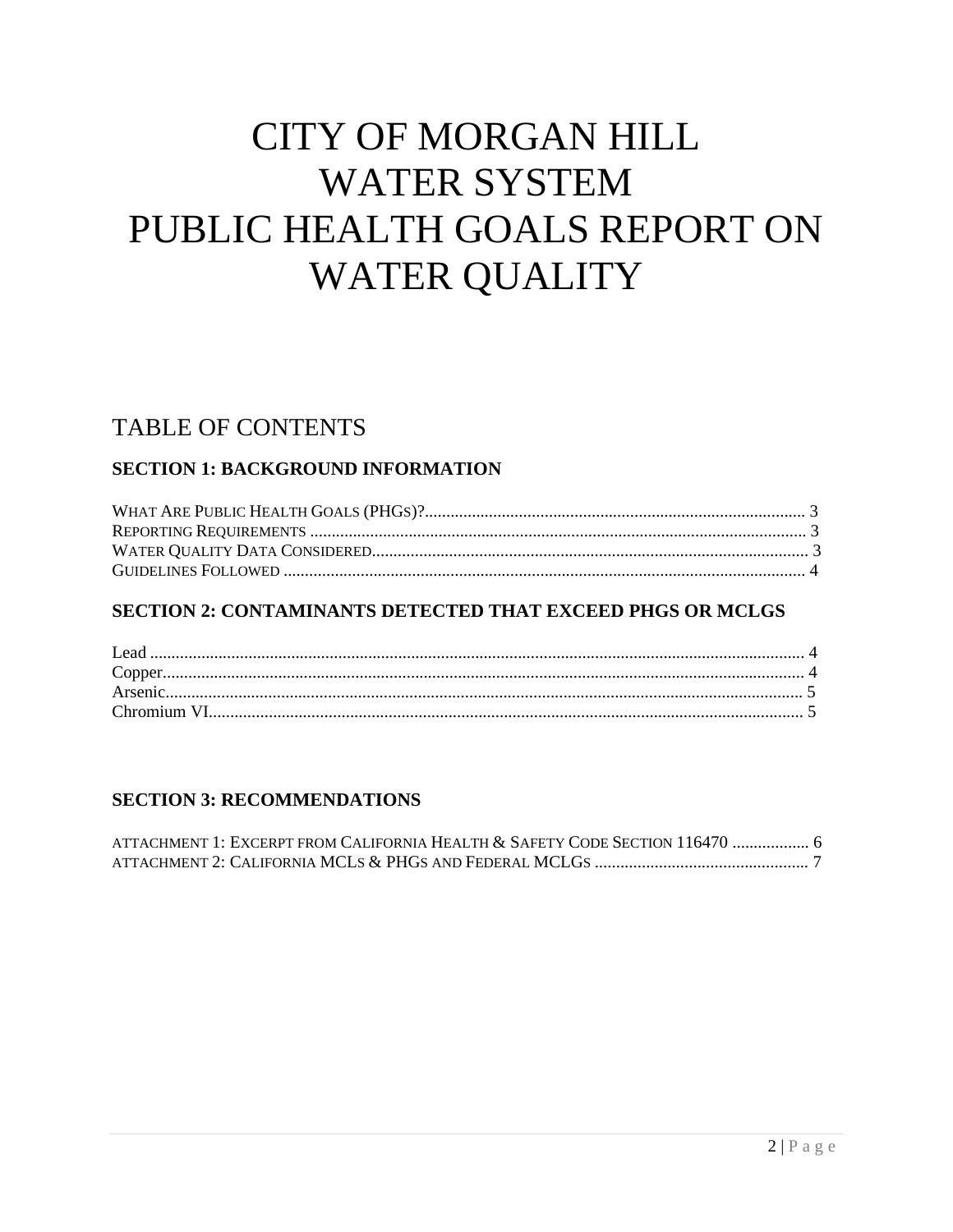### **SECTION 1: BACKGROUND INFORMATION**

#### What Are Public Health Goals (PHGS):

PHGs are water quality goals established by the California Office of Environmental Health Hazard Assessment (OEHHA) and are based solely on public health risk considerations. In setting the PHGs, OEHHA does not consider any of the practical risk-management factors which are considered by the United States Environmental Protection Agency (USEPA) and the State Water Resources Control Board (SWRCB) when setting drinking water standards. Some of these factors include Maximum Contaminant Levels (MCLs), including factors such as analytical detection capability, treatment technology available, and benefits & costs. PHGs are nonenforceable and are not required to be met by public water systems under the California Health and Safety Code. Maximum Contaminant Level Goals (MCLGs), established by USEPA, are the federal equivalent to PHGs.

#### Reporting Requirements:

Provisions of the California Health and Safety Code Section 116470 (see Attachment 1) specify that public water systems serving more than 10,000 service connections must prepare a special report if their water quality measurements have exceeded any PHGs. Reporting must be done every three years. The law also requires that where OEHHA has not adopted a PHG for a contaminant, the water suppliers are to use the MCLGs adopted by USEPA. The purpose of this report is to inform consumers of contaminants in City of Morgan Hill Water System's drinking water that exceeded the PHGs or MCLGs during 2016, 2017, and 2018. Included in PHG reports are the numerical public health risk associated with;

- The Maximum Contaminant Level (MCL) and the PHG or MCLG
- The category or type of risk to health that could be associated with each contaminant
- The best treatment technology available that could be used to reduce the contaminant level
- Estimate of the cost to install that treatment if it is appropriate and feasible.

For general information about the quality of the water delivered by City of Morgan Hill Water System, please refer to the latest Annual Water Quality Report. The report can be found online at:

#### [www.morganhill.ca.gov/mhccreport](http://www.morganhill.ca.gov/mhccreport)

#### Water Quality Data Considered:

The water quality data collected by City of Morgan Hill Water System between 2016 and 2018 were considered for the purpose of determining compliance with drinking water standards and PHG reporting requirements (see Attachment 2). This data was all summarized in City of Morgan Hill's Annual Water Quality Reports, which are currently available to customers online at:

#### [www.morganhill.ca.gov/mhccreport](http://www.morganhill.ca.gov/mhccreport)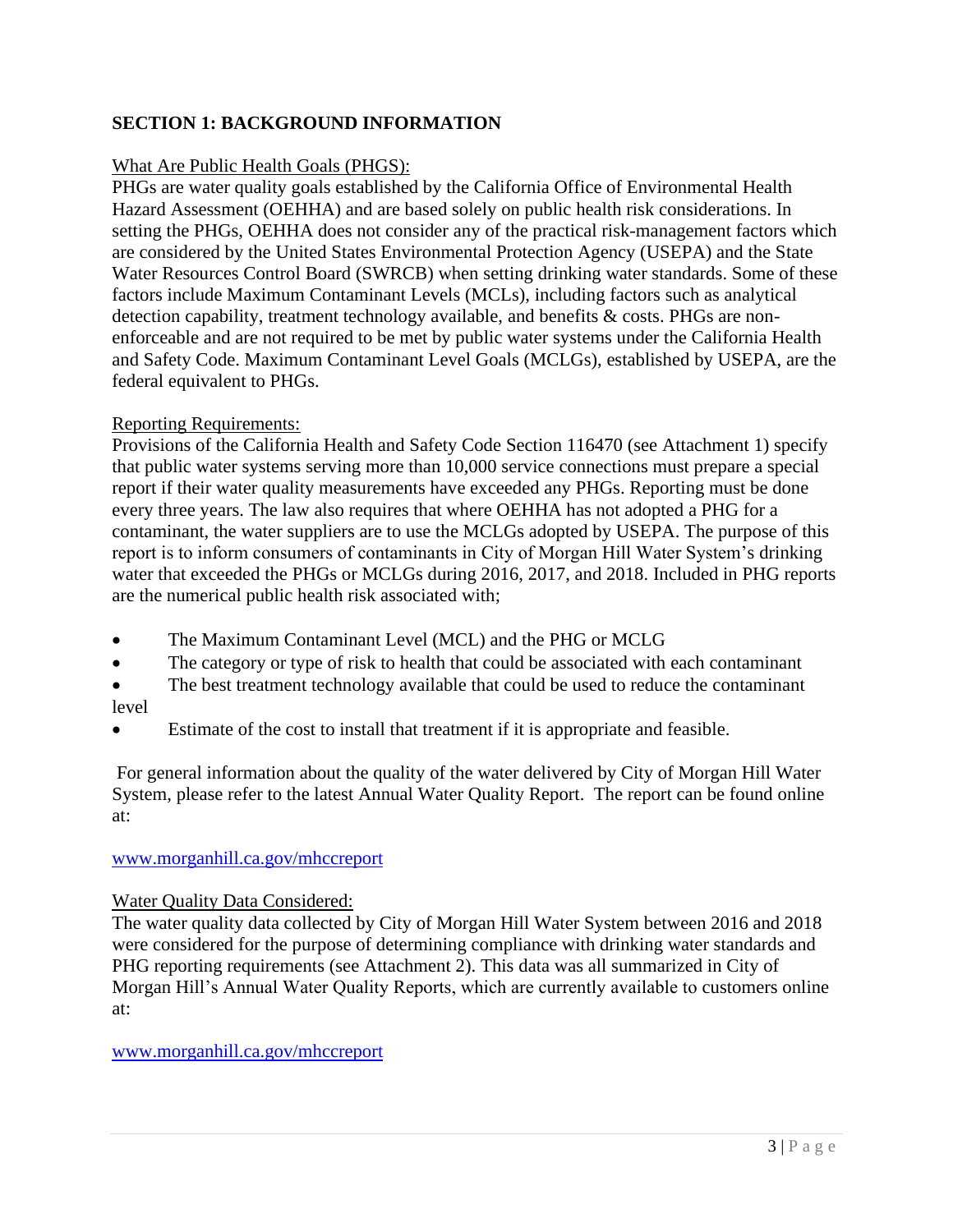For each regulated contaminant, SWRCB establishes Detection Limits for Purposes of Reporting (DLR). DLRs are the minimum levels at which any analytical result must be reported to SWRCB. Analytical results below the DLRs cannot be quantified with any certainty. In some cases, PHGs are set below the DLRs.

#### Guidelines Followed:

The Association of California Water Agencies (ACWA) formed a workgroup which prepared guidelines for water utilities to use in preparing these PHG reports. ACWA guidelines were used in the preparation of this report and can be found by following the link below.

#### <2019-ACWA-PHG-Report-Guidance.pdf>

### **SECTION 2: CONTAMINANTS DETECTED THAT EXCEED PHGS OR MCLGS**

Following is a discussion of the contaminants that was detected at levels above the PHG/MCLG. Reference Attachment 2 for MCLs, DLRs, and PHGs for Regulated Drinking Water Contaminants chart.

Lead:

The MCL for lead is 0.015 milligrams per liter (mg/L) in the triennial sample group. The City of Morgan Hill Water System results show a 0.008 mg/L sample during 2018. Although the City of Morgan Hill Water System is not over the MCL, the Public Health Goal (PHG) requires the City of Morgan Hill to report any samples over the PHG for Lead 0.002 mg/L. Lead may be an indicator of internal corrosion of/in the household plumbing system; discharges from industrial manufacturers; or erosion of natural deposits.

The reason for Lead drinking water standard is that infants and children who drink water containing lead in excess of the MCL may experience delays in their physical and mental development. Children may show slight deficits in attention span and learning abilities. Adults who drink this water over many years may develop kidney problems or high blood pressure.

#### Copper:

The MCl for Copper is 1.3 mg/L. The City of Morgan Hill Water System results show a 0.370 mg/L sample during this period of 2018. Although the City of Morgan Hill Water System is not over the MCl, the Public Health Goal (PHG) requires the City of Morgan Hill to report any samples over the PHG for Copper 0.17 mg/L. Copper may be an indicator of internal corrosion the household plumbing system; discharges from industrial manufacturers; or erosion of natural deposits.

The reason for Copper drinking water standard is copper is an essential nutrient, but some people who drink water containing copper in excess of the MCl over a relatively short amount of time may experience gastrointestinal distress. Some people who drink water containing copper in excess of the MCL over many years may suffer liver or kidney damage. People with Wilson's Disease should consult their personal doctor.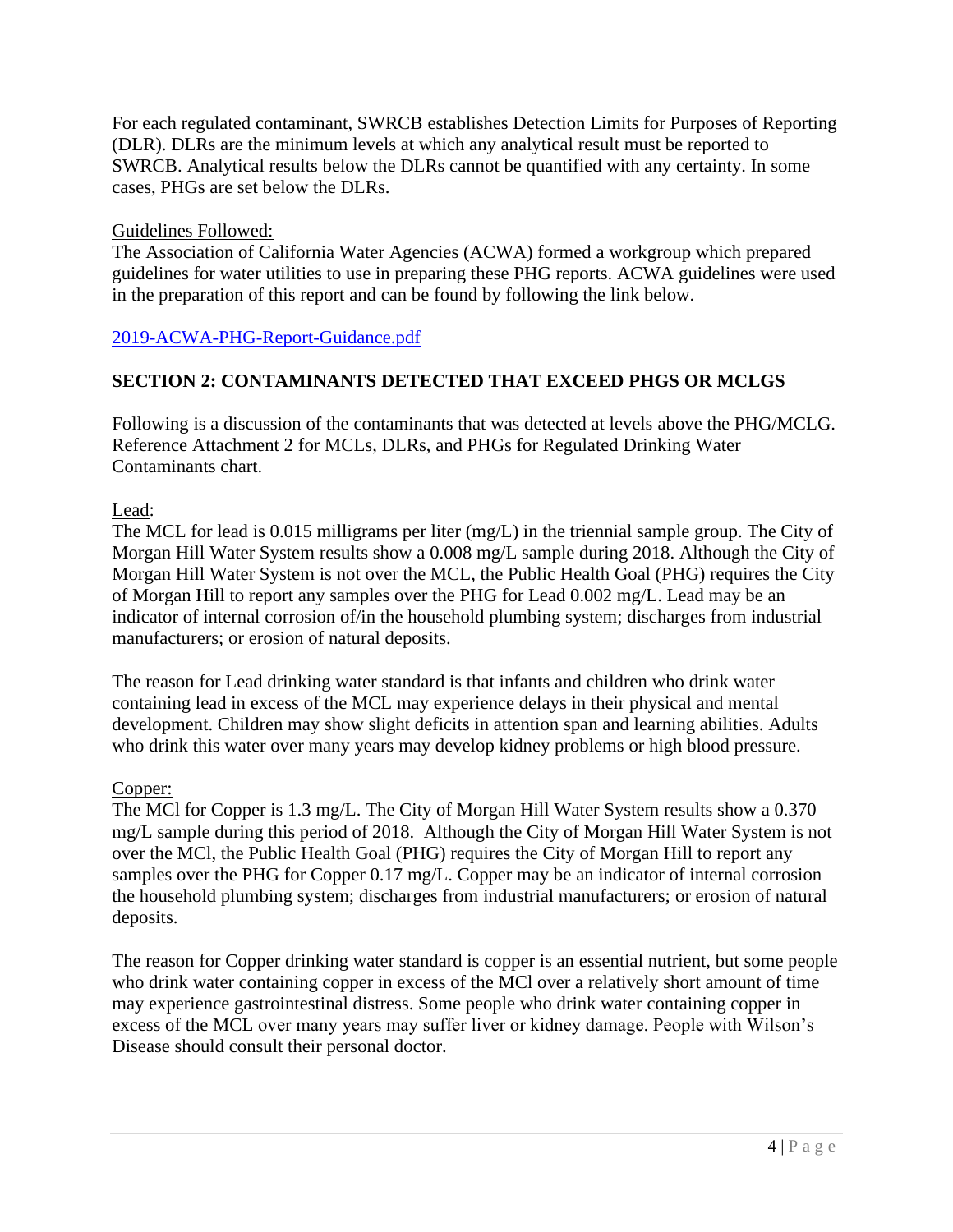For customers concerned about lead and/or copper in their drinking water, below are some steps to take to reduce exposure.

Have household water tested for lead and copper.

Find out whether household pipes/fixtures contain lead or lead solder and replace if desired. Run household water for 15‐30 seconds to help flush lead and copper from the pipes.

#### Aluminum:

The MCL for Aluminum is more than 1 mg/L in any sample. During 2018 the City of Morgan Hill Water System results show a sample level of 0.6 mg/L. Although the City of Morgan Hill Water System is not over the MCL, the Public Health Goal (PHG) requires the City of Morgan Hill to report any samples over the PHG for Aluminum 0.6 mg/L. Aluminum may be an indicator of erosion of natural deposits; residue from surface water treatment plants.

The reason for Aluminum drinking water standards is some people who drink water containing Aluminum more than the MCL over many years may experience short term gastrointestinal tract effects.

#### Chromium VI:

The MCL for Chromium VI was repealed in 2017 which means water systems are not required to test for or report it as drinking water contaminant. The State of California is in process of establishing a new MCL for Chromium VI and once adopted the new MCL will apply to public water systems. During 2016 the City of Morgan Hill Water System results show a sample level of 0.0027 mg/L which is greater than the PHG 0.00002 mg/L. Chromium VI may be an indicator of discharge from electroplating factories; leather tanneries, wood preservation, chemical synthesis, refractory production, and textile manufacturing facilities; erosion of natural deposits.

The reason for Chromium VI is considered as a PHG is that some people have shown an increased risk of getting cancer when exposed through drinking water.

#### **SECTION 3: TREATMENT FEASIBILITY AND RECOMMENDATIONS**

Both the USEPA and SWRCB adopt what are known as BATs,or Best Available Technologies, which are the best known methods of reducing contaminant levels to the MCL. Costs can be estimated for such technologies. However, since many PHGs and all MCLGs are set much lower than the MCL, it is not always possible or feasible to determine what treatment is needed to further reduce a constituent downward to or near the PHG or MCLG, many of which are set at zero. Estimating the costs to reduce a constituent to zero is difficult, if not impossible because it is not possible to verify by analytical means that the level has been lowered to zero. In some cases, installing treatment to try and further reduce very low levels of one constituent may have adverse effects on other aspects of water quality.

The City of Morgan Hill drinking water does not exceed MCL's for the PHG contaminants discussed above. Consequently, Staff is recommending that no additional treatment be applied to the City drinking water system. The City will continue to coordinate with SWRCB to identify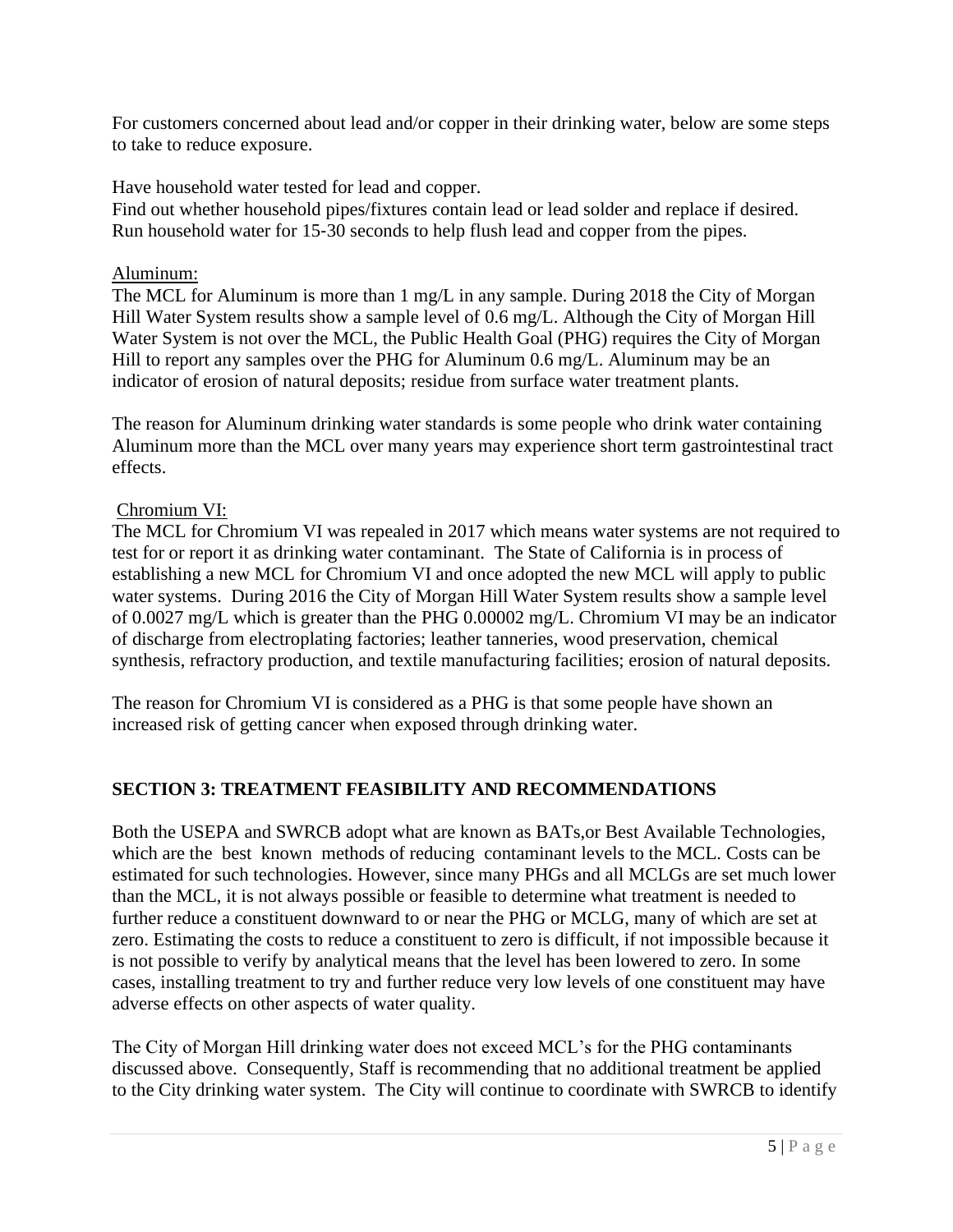any additional measures that will improve operations and water quality in the distribution system. No further action is proposed at this time.

#### **ATTACHMENT 1**

#### **EXERPT FROM CALIFORNIA HEALTH & SAFETY CODE SECTION 116470**

(b) On or before July 1, 1998, and every three years thereafter, public water systems serving more than 10,000 service connections that detect one or more contaminants in drinking water that exceed the applicable public health goal, shall prepare a brief written report in plain language that does all of the following:

(1) Identifies each contaminant detected in drinking water that exceeds the applicable public health goal.

(2) Discloses the numerical public health risk, determined by the office, associated with the maximum contaminant level for each contaminant identified in paragraph (1) and the numerical public health risk determined by the office associated with the public health goal for that contaminant.

(3) Identifies the category of risk to public health, including, but not limited to, carcinogenic, mutagenic, teratogenic, and acute toxicity associated with exposure to the contaminant in drinking water and includes a brief plainly worded description of these terms.

(4) Describes the best available technology, if any is then available on a commercial basis, to remove the contaminant or reduce the concentration of the contaminant. The public water system may, solely at its own discretion, briefly describe actions that have been taken on its own, or by other entities, to prevent the introduction of the contaminant into drinking water supplies.

(5) Estimates the aggregate cost and the cost per customer of utilizing the technology described in paragraph (4), if any, to reduce the concentration of that contaminant in drinking water to a level at or below the public health goal.

(6) Briefly describes what action, if any, the local water purveyor intends to take to reduce the concentration of the contaminant in public drinking water supplies and the basis for that decision.

(f) Pending adoption of a public health goal by the Office of Environmental Health hazard Assessment pursuant to subdivision (c) of Section 116365, and in lieu thereof, public water systems shall use the national maximum contaminant level goal adopted by the United States Environmental Protection Agency for the corresponding contaminant for purposes of complying with the notice and hearing requirements of this section.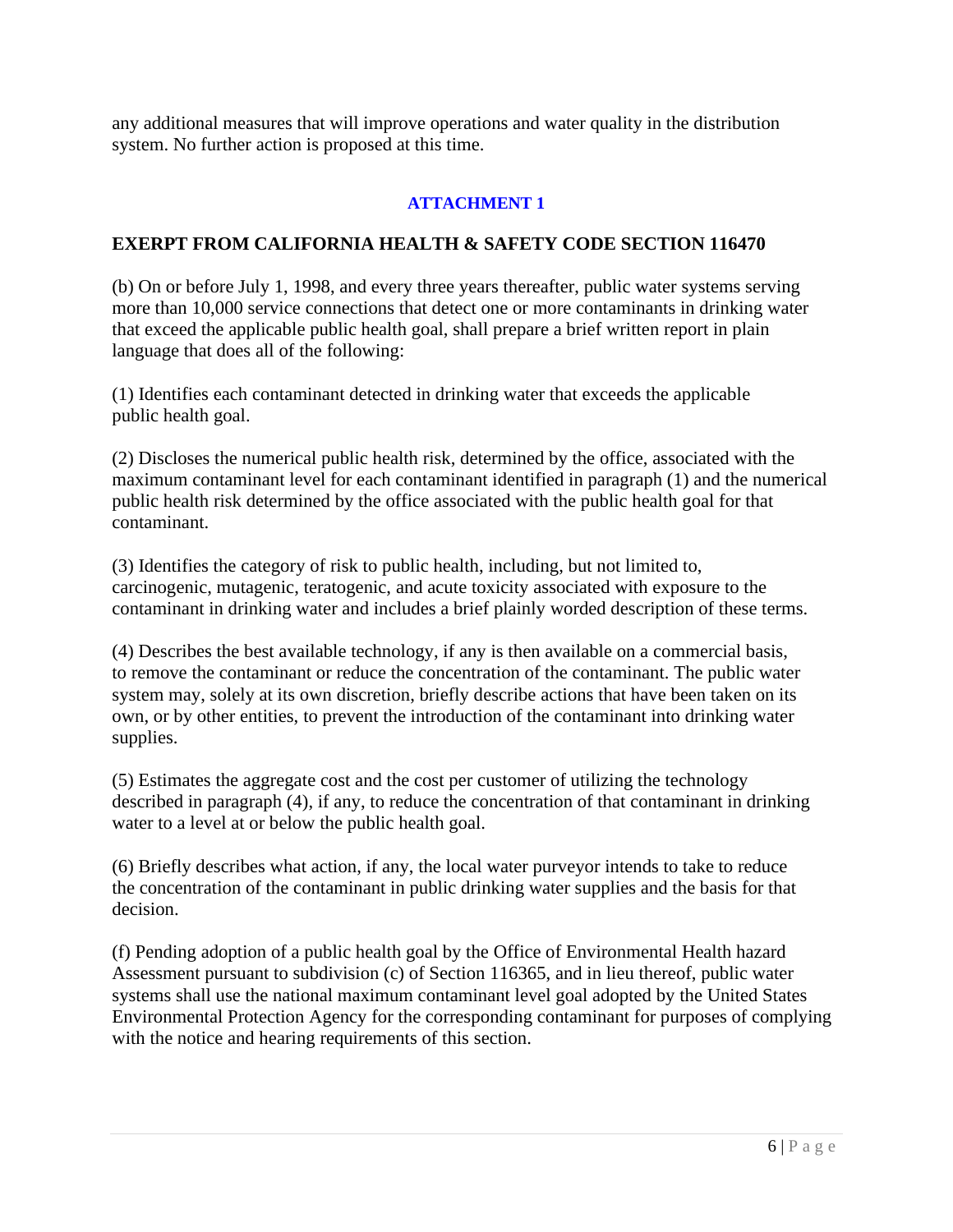#### **ATTACHMENT 2**

## **MCLs, DLRs, and PHGs for Regulated Drinking Water Contaminants (Units are in milligrams per liter (mg/L), unless otherwise noted.) Last Update: December 26, 2018**

#### **This table includes:**

**California's maximum contaminant levels** 

**(MCLs) Detection limits for purposes of reporting** 

**(DLRs)**

**[Public health goals \(PHGs\) from the Office of Environmental Health Hazard Assessment](http://www.oehha.ca.gov/water/phg/allphgs.html)  [\(OEHHA\)](http://www.oehha.ca.gov/water/phg/allphgs.html)**

**Also, PHGs for NDMA (which are not yet regulated) are included at the bottom of this table.**

|                                                                                 | <b>MCL</b>     | <b>DLR</b>        | <b>PHG</b>              | <b>PHG</b> |
|---------------------------------------------------------------------------------|----------------|-------------------|-------------------------|------------|
| Chemicals with MCLs in 22 CCR §64431-Inorganic Chemicals                        |                |                   |                         |            |
| Aluminum                                                                        | 1              | 0.05              | 0.6                     | <b>Yes</b> |
| Antimony                                                                        | 0.006          | 0.006             | 0.001                   | <b>NO</b>  |
| Arsenic                                                                         | 0.010          | 0.002             | 0.000004                | <b>NO</b>  |
| Asbestos ( $MFL =$ million fibers per liter; for fibers >10 microns long)       | 7 MFL          | 0.2<br><b>MFL</b> | 7 MFL                   | <b>NO</b>  |
| <b>Barium</b>                                                                   | 1              | 0.1               | $\overline{2}$          | <b>NO</b>  |
| Beryllium                                                                       | 0.004          | 0.001             | 0.001                   | <b>NO</b>  |
| Cadmium                                                                         | 0.005          | 0.001             | 0.00004                 | <b>NO</b>  |
| Chromium, Total - OEHHA withdrew the 0.0025-mg/L PHG                            | 0.05           | 0.01              | withdrawn Nov.<br>2001  | <b>NO</b>  |
| Chromium, Hexavalent - 0.01-mg/L MCL & 0.01 mg/L DLR<br>repealed September 2017 | na             | 0.001             | 0.00002                 | <b>Yes</b> |
| Cyanide                                                                         | 0.15           | 0.1               | 0.15                    | <b>NO</b>  |
| Fluoride                                                                        | $\overline{2}$ | 0.1               | 1                       | <b>NO</b>  |
| Mercury (inorganic)                                                             | 0.002          | 0.001             | 0.0012                  | <b>NO</b>  |
| Nickel                                                                          | 0.1            | 0.01              | 0.012                   | <b>NO</b>  |
| Nitrate (as nitrogen, N)                                                        | $10$ as N      | 0.4               | 45 as NO3 (=10 as<br>N) | <b>NO</b>  |
| Nitrite (as N)                                                                  | 1 as N         | 0.4               | 1 as N                  | <b>NO</b>  |
| Nitrate + Nitrite (as N)                                                        | $10$ as $N$    | $\overline{a}$    | $10$ as $N$             | <b>NO</b>  |
| Perchlorate                                                                     | 0.006          | 0.004             | 0.001                   | <b>NO</b>  |
| Selenium                                                                        | 0.05           | 0.005             | 0.03                    | <b>NO</b>  |
| Thallium                                                                        | 0.002          | 0.001             | 0.0001                  | <b>NO</b>  |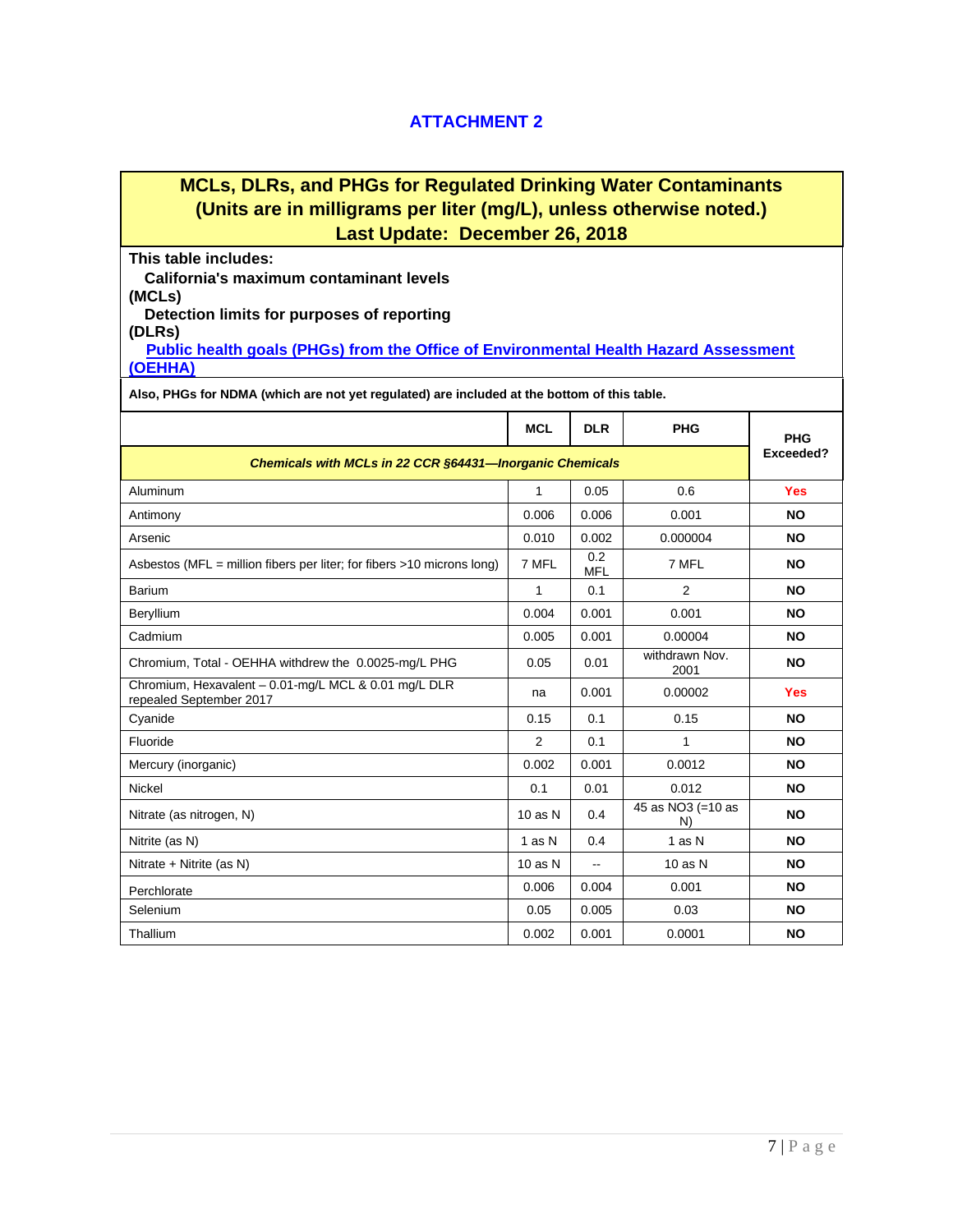| Copper and Lead, 22 CCR §64672.3                                                          |               |       |        |                         |
|-------------------------------------------------------------------------------------------|---------------|-------|--------|-------------------------|
|                                                                                           |               |       |        | <b>PHG</b><br>Exceeded? |
| Copper                                                                                    | 1.3           | 0.05  | 0.3    | <b>Yes</b>              |
| Lead                                                                                      | 0.015         | 0.005 | 0.0002 | <b>Yes</b>              |
| Radionuclides with MCLs in 22 CCR §64441 and §64443-Radioactivity                         |               |       |        | <b>PHG</b>              |
| [units are picocuries per liter (pCi/L), unless otherwise stated; $n/a = not$ applicable] |               |       |        | Exceeded?               |
| Gross alpha particle activity - OEHHA concluded in 2003 that a<br>PHG was not practical   | 15            | 3     | none   | <b>NO</b>               |
| Gross beta particle activity - OEHHA concluded in 2003 that a<br>PHG was not practical    | 4<br>mrem/yr. | 4     | none   | <b>NO</b>               |
| Radium-226                                                                                | --            | 1     | 0.05   | <b>NO</b>               |
| Radium-228                                                                                | --            | 1     | 0.019  | <b>NO</b>               |
| Radium-226 + Radium-228                                                                   | 5             | $- -$ | --     | <b>NO</b>               |
| Strontium-90                                                                              | 8             | 2     | 0.35   | <b>NO</b>               |
| Tritium                                                                                   | 20,000        | 1,000 | 400    | <b>NO</b>               |
| Uranium                                                                                   | 20            |       | 0.43   | <b>NO</b>               |

| Chemicals with MCLs in 22 CCR §64444-Organic Chemicals |        |        |              | <b>PHG</b> |
|--------------------------------------------------------|--------|--------|--------------|------------|
| (a) Volatile Organic Chemicals (VOCs)                  |        |        |              |            |
| Benzene                                                | 0.001  | 0.0005 | 0.00015      | <b>NO</b>  |
| Carbon tetrachloride                                   | 0.0005 | 0.0005 | 0.0001       | <b>NO</b>  |
| 1,2-Dichlorobenzene                                    | 0.6    | 0.0005 | 0.6          | <b>NO</b>  |
| 1,4-Dichlorobenzene (p-DCB)                            | 0.005  | 0.0005 | 0.006        | <b>NO</b>  |
| 1,1-Dichloroethane (1,1-DCA)                           | 0.005  | 0.0005 | 0.003        | <b>NO</b>  |
| 1,2-Dichloroethane (1,2-DCA)                           | 0.0005 | 0.0005 | 0.0004       | <b>NO</b>  |
| 1,1-Dichloroethylene (1,1-DCE)                         | 0.006  | 0.0005 | 0.01         | <b>NO</b>  |
| cis-1,2-Dichloroethylene                               | 0.006  | 0.0005 | 0.013        | <b>NO</b>  |
| trans-1,2-Dichloroethylene                             | 0.01   | 0.0005 | 0.05         | <b>NO</b>  |
| Dichloromethane (Methylene chloride)                   | 0.005  | 0.0005 | 0.004        | <b>NO</b>  |
| 1,2-Dichloropropane                                    | 0.005  | 0.0005 | 0.0005       | <b>NO</b>  |
| 1,3-Dichloropropene                                    | 0.0005 | 0.0005 | 0.0002       | <b>NO</b>  |
| Ethylbenzene                                           | 0.3    | 0.0005 | 0.3          | <b>NO</b>  |
| Methyl tertiary butyl ether (MTBE)                     | 0.013  | 0.003  | 0.013        | <b>NO</b>  |
| Monochlorobenzene                                      | 0.07   | 0.0005 | 0.07         | <b>NO</b>  |
| Styrene                                                | 0.1    | 0.0005 | 0.0005       | <b>NO</b>  |
| 1,1,2,2-Tetrachloroethane                              | 0.001  | 0.0005 | 0.0001       | <b>NO</b>  |
| Tetrachloroethylene (PCE)                              | 0.005  | 0.0005 | 0.00006      | <b>NO</b>  |
| Toluene                                                | 0.15   | 0.0005 | 0.15         | <b>NO</b>  |
| 1,2,4-Trichlorobenzene                                 | 0.005  | 0.0005 | 0.005        | <b>NO</b>  |
| 1,1,1-Trichloroethane (1,1,1-TCA)                      | 0.2    | 0.0005 | $\mathbf{1}$ | <b>NO</b>  |
| 1,1,2-Trichloroethane (1,1,2-TCA)                      | 0.005  | 0.0005 | 0.0003       | <b>NO</b>  |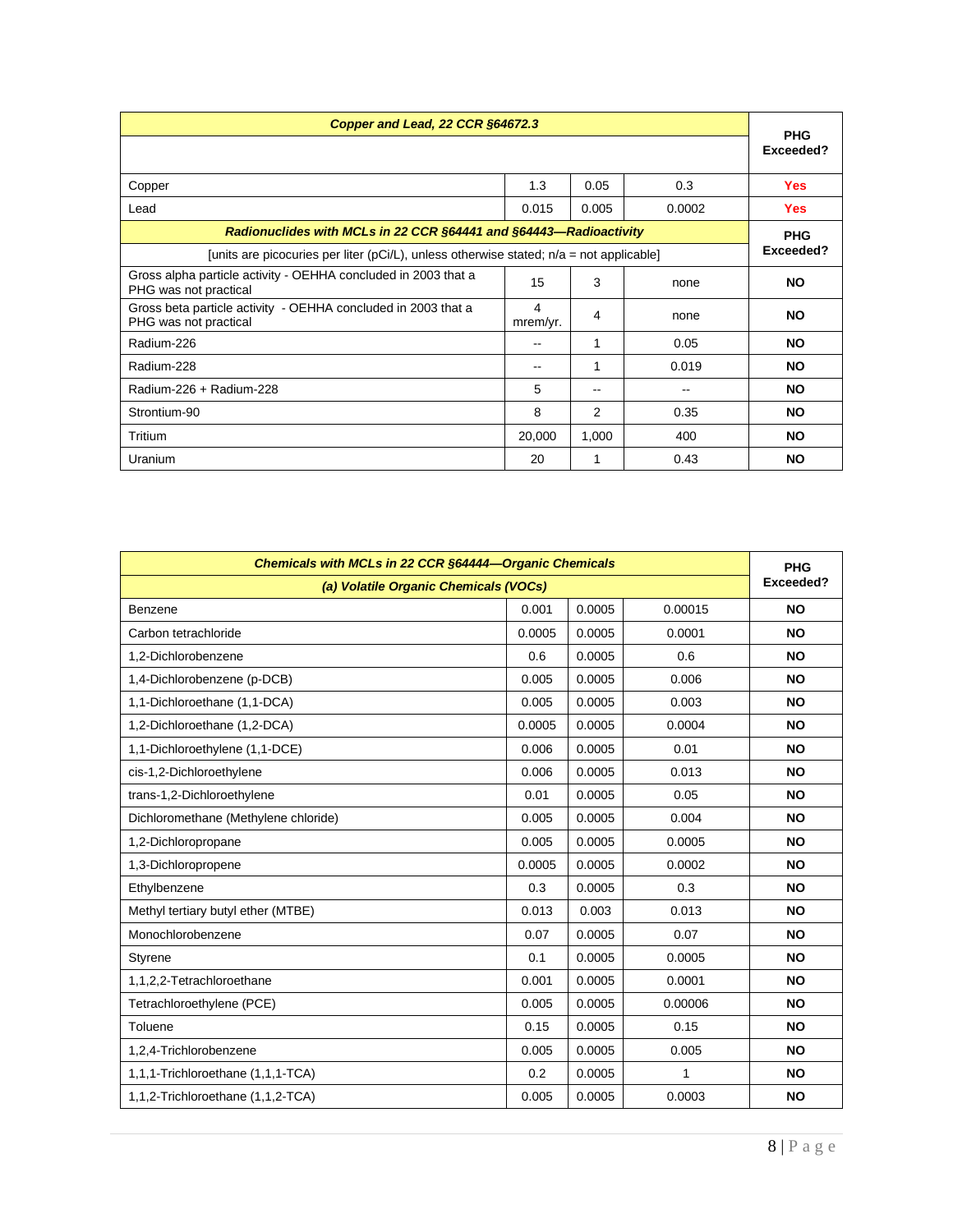|                                                          | <b>MCL</b> | <b>DLR</b> | <b>PHG</b> | <b>PHG</b> |
|----------------------------------------------------------|------------|------------|------------|------------|
| Chemicals with MCLs in 22 CCR §64431-Inorganic Chemicals |            |            |            | Exceeded?  |
| Trichloroethylene (TCE)                                  | 0.005      | 0.0005     | 0.0017     | <b>NO</b>  |
| Trichlorofluoromethane (Freon 11)                        | 0.15       | 0.005      | 1.3        | <b>NO</b>  |
| 1,1,2-Trichloro-1,2,2-Trifluoroethane (Freon 113)        | 1.2        | 0.01       | 4          | <b>NO</b>  |
| Vinyl chloride                                           | 0.0005     | 0.0005     | 0.00005    | <b>NO</b>  |
| Xylenes                                                  | 1.75       | 0.0005     | 1.8        | <b>NO</b>  |
|                                                          |            |            |            |            |
|                                                          |            |            |            |            |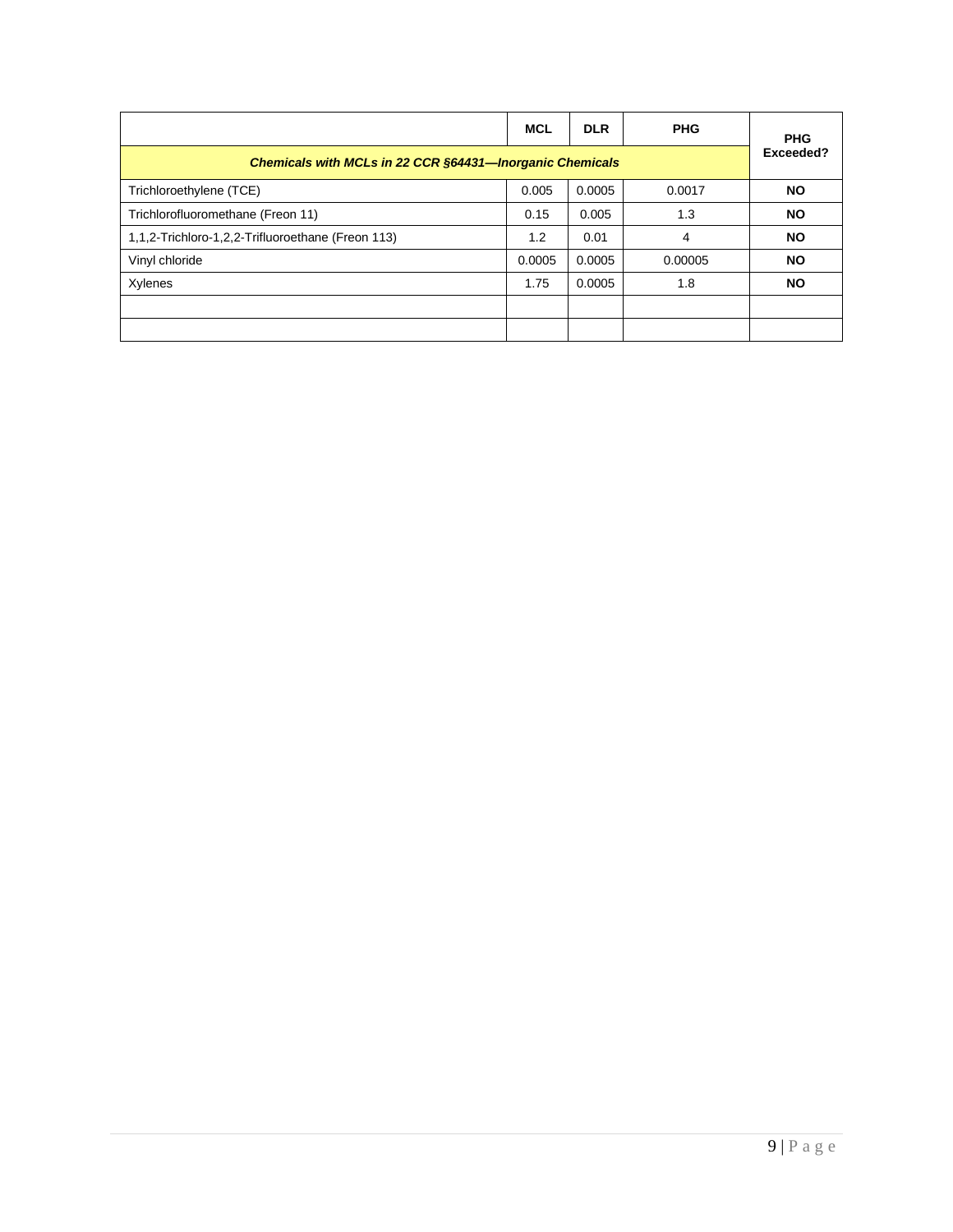| (b) Non-Volatile Synthetic Organic Chemicals (SOCs) |             |             |              | <b>PHG</b><br>Exceeded? |
|-----------------------------------------------------|-------------|-------------|--------------|-------------------------|
| Alachlor                                            | 0.002       | 0.001       | 0.004        | <b>NO</b>               |
| Atrazine                                            | 0.001       | 0.0005      | 0.00015      | <b>NO</b>               |
| Bentazon                                            | 0.018       | 0.002       | 0.2          | <b>NO</b>               |
| Benzo(a)pyrene                                      | 0.0002      | 0.0001      | 0.000007     | <b>NO</b>               |
| Carbofuran                                          | 0.018       | 0.005       | 0.0017       | NO                      |
| Chlordane                                           | 0.0001      | 0.0001      | 0.00003      | NO                      |
| Dalapon                                             | 0.2         | 0.01        | 0.79         | NO                      |
| 1,2-Dibromo-3-chloropropane (DBCP)                  | 0.0002      | 0.00001     | 0.0000017    | NO                      |
| 2,4-Dichlorophenoxyacetic acid (2,4-D)              | 0.07        | 0.01        | 0.02         | NO                      |
| Di(2-ethylhexyl)adipate                             | 0.4         | 0.005       | 0.2          | NO                      |
| Di(2-ethylhexyl)phthalate (DEHP)                    | 0.004       | 0.003       | 0.012        | NO                      |
| Dinoseb                                             | 0.007       | 0.002       | 0.014        | NO                      |
| Diquat                                              | 0.02        | 0.004       | 0.006        | NO                      |
| Endrin                                              | 0.002       | 0.0001      | 0.0003       | NO                      |
| Endothal                                            | 0.1         | 0.045       | 0.094        | NO                      |
| Ethylene dibromide (EDB)                            | 0.00005     | 0.00002     | 0.00001      | NO                      |
| Glyphosate                                          | 0.7         | 0.025       | 0.9          | NO                      |
| Heptachlor                                          | 0.00001     | 0.00001     | 0.000008     | NO                      |
| Heptachlor epoxide                                  | 0.00001     | 0.00001     | 0.000006     | NO                      |
| Hexachlorobenzene                                   | 0.001       | 0.0005      | 0.00003      | NO                      |
| Hexachlorocyclopentadiene                           | 0.05        | 0.001       | 0.002        | NO                      |
| Lindane                                             | 0.0002      | 0.0002      | 0.000032     | NO                      |
| Methoxychlor                                        | 0.03        | 0.01        | 0.00009      | NO                      |
| Molinate                                            | 0.02        | 0.002       | 0.001        | NO                      |
| Oxamyl                                              | 0.05        | 0.02        | 0.026        | NO                      |
| Pentachlorophenol                                   | 0.001       | 0.0002      | 0.0003       | NO                      |
| Picloram                                            | 0.5         | 0.001       | 0.166        | NO                      |
| Polychlorinated biphenyls (PCBs)                    | 0.0005      | 0.0005      | 0.00009      | NO                      |
| Simazine                                            | 0.004       | 0.001       | 0.004        | <b>NO</b>               |
| $2,4,5$ -TP (Silvex)                                | 0.05        | 0.001       | 0.003        | NO                      |
| 2,3,7,8-TCDD (dioxin)                               | $3x10^{-8}$ | $5x10^{-9}$ | $5x10^{-11}$ | <b>NO</b>               |
| Thiobencarb                                         | 0.07        | 0.001       | 0.042        | <b>NO</b>               |
| 1,2,3- Trichloropropane                             | 0.000005    | 0.000005    | 0.0000007    | <b>NO</b>               |
| Toxaphene                                           | 0.003       | 0.001       | 0.00003      | <b>NO</b>               |